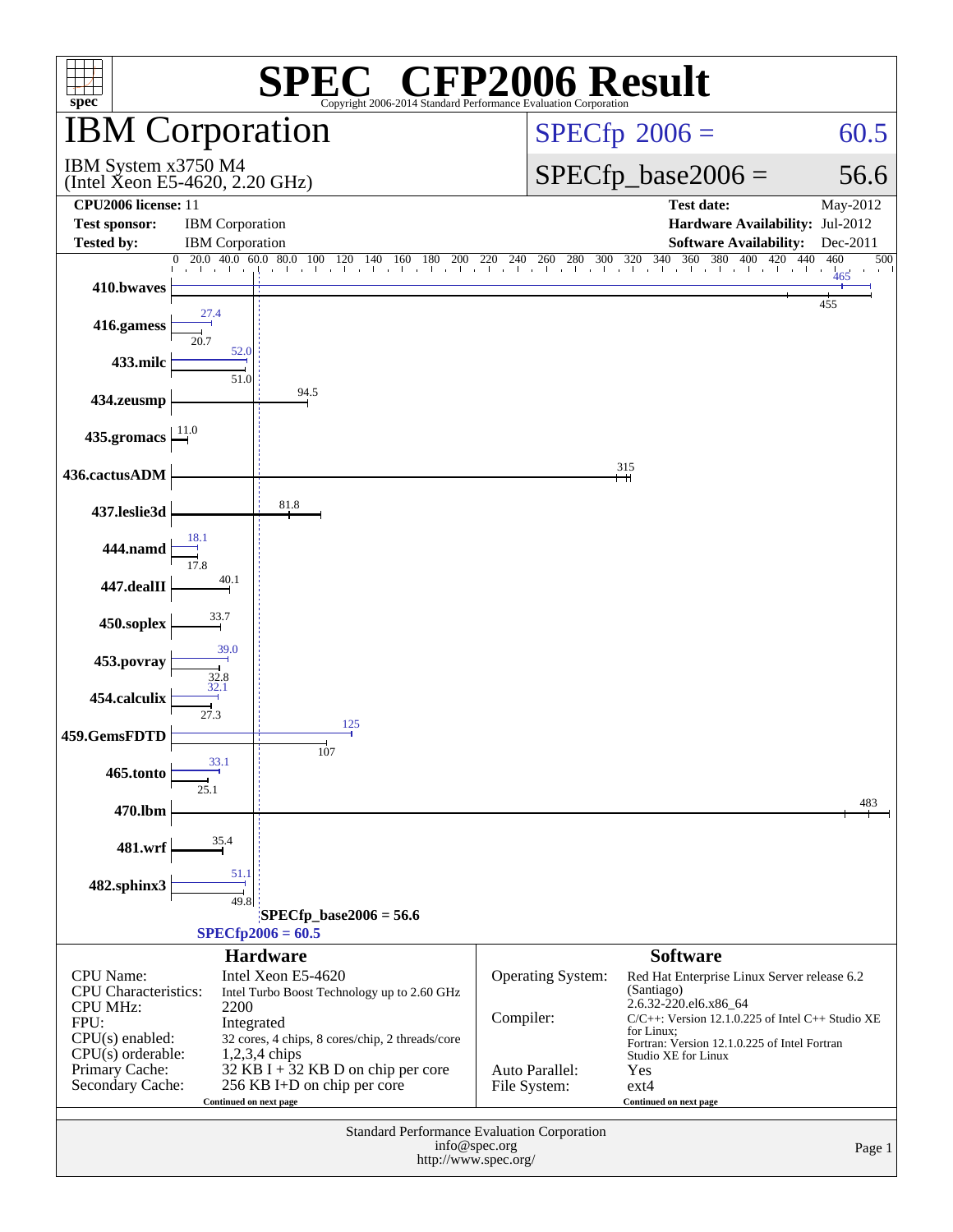

Results appear in the [order in which they were run.](http://www.spec.org/auto/cpu2006/Docs/result-fields.html#RunOrder) Bold underlined text [indicates a median measurement.](http://www.spec.org/auto/cpu2006/Docs/result-fields.html#Median)

#### **[Operating System Notes](http://www.spec.org/auto/cpu2006/Docs/result-fields.html#OperatingSystemNotes)**

Stack size set to unlimited using "ulimit -s unlimited"

#### **[Platform Notes](http://www.spec.org/auto/cpu2006/Docs/result-fields.html#PlatformNotes)**

 Operating Mode set to Maximum Perfomance in BIOS Sysinfo program /cpu2006.1.2/config/sysinfo.rev6800 \$Rev: 6800 \$ \$Date:: 2011-10-11 #\$ 6f2ebdff5032aaa42e583f96b07f99d3 running on kong-pete Wed May 23 19:34:52 2012

 This section contains SUT (System Under Test) info as seen by some common utilities. To remove or add to this section, see: <http://www.spec.org/cpu2006/Docs/config.html#sysinfo>

Continued on next page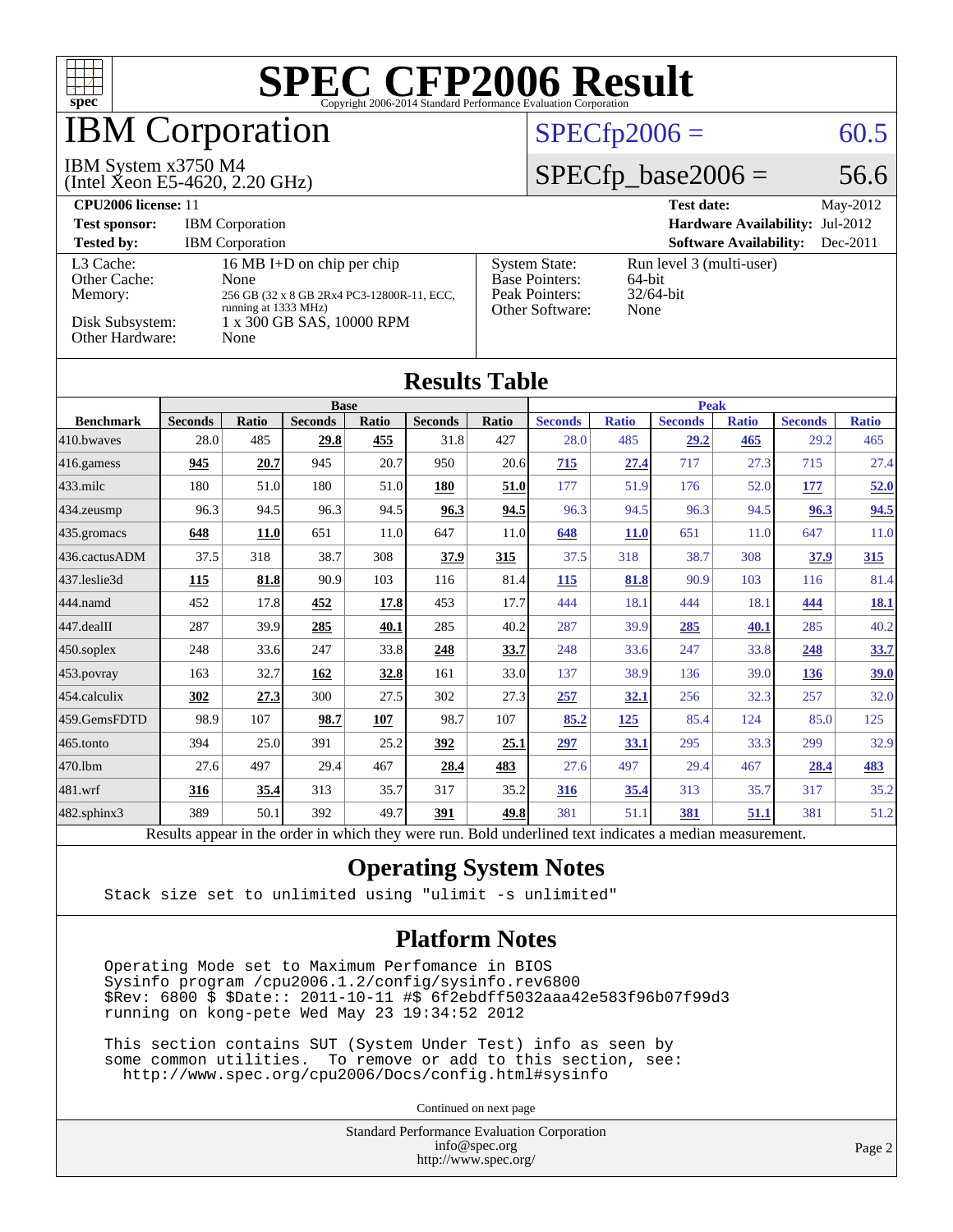

IBM Corporation

 $SPECTp2006 = 60.5$ 

(Intel Xeon E5-4620, 2.20 GHz) IBM System x3750 M4

 $SPECTp\_base2006 = 56.6$ 

**[Test sponsor:](http://www.spec.org/auto/cpu2006/Docs/result-fields.html#Testsponsor)** IBM Corporation **[Hardware Availability:](http://www.spec.org/auto/cpu2006/Docs/result-fields.html#HardwareAvailability)** Jul-2012 **[Tested by:](http://www.spec.org/auto/cpu2006/Docs/result-fields.html#Testedby)** IBM Corporation **[Software Availability:](http://www.spec.org/auto/cpu2006/Docs/result-fields.html#SoftwareAvailability)** Dec-2011

**[CPU2006 license:](http://www.spec.org/auto/cpu2006/Docs/result-fields.html#CPU2006license)** 11 **[Test date:](http://www.spec.org/auto/cpu2006/Docs/result-fields.html#Testdate)** May-2012

#### **[Platform Notes \(Continued\)](http://www.spec.org/auto/cpu2006/Docs/result-fields.html#PlatformNotes)**

 From /proc/cpuinfo model name : Intel(R) Xeon(R) CPU E5-4620 0 @ 2.20GHz 4 "physical id"s (chips) 64 "processors" cores, siblings (Caution: counting these is hw and system dependent. The following excerpts from /proc/cpuinfo might not be reliable. Use with caution.) cpu cores : 8 siblings : 16 physical 0: cores 0 1 2 3 4 5 6 7 physical 1: cores 0 1 2 3 4 5 6 7 physical 2: cores 0 1 2 3 4 5 6 7 physical 3: cores 0 1 2 3 4 5 6 7 cache size : 16384 KB From /proc/meminfo<br>MemTotal: 264505304 kB HugePages\_Total: 0<br>Hugepagesize: 2048 kB Hugepagesize: /usr/bin/lsb\_release -d Red Hat Enterprise Linux Server release 6.2 (Santiago) From /etc/\*release\* /etc/\*version\* redhat-release: Red Hat Enterprise Linux Server release 6.2 (Santiago) system-release: Red Hat Enterprise Linux Server release 6.2 (Santiago) system-release-cpe: cpe:/o:redhat:enterprise\_linux:6server:ga:server uname -a: Linux kong-pete 2.6.32-220.el6.x86\_64 #1 SMP Wed Nov 9 08:03:13 EST 2011 x86\_64 x86\_64 x86\_64 GNU/Linux run-level 3 May 21 16:07 SPEC is set to: /cpu2006.1.2 Filesystem Type Size Used Avail Use% Mounted on /dev/mapper/vg\_kongpete-lv\_root ext4 264G 5.9G 245G 3% / Additional information from dmidecode: Memory: 11x Hynix HMT31GR7CFR4C-PB 8 GB 1600 MHz 2 rank 15x Micron 36JSF1G72PZ-1G6M1 8 GB 1600 MHz 2 rank 6x Samsung M393B1K70DH0-CK0 8 GB 1600 MHz 2 rank (End of data from sysinfo program)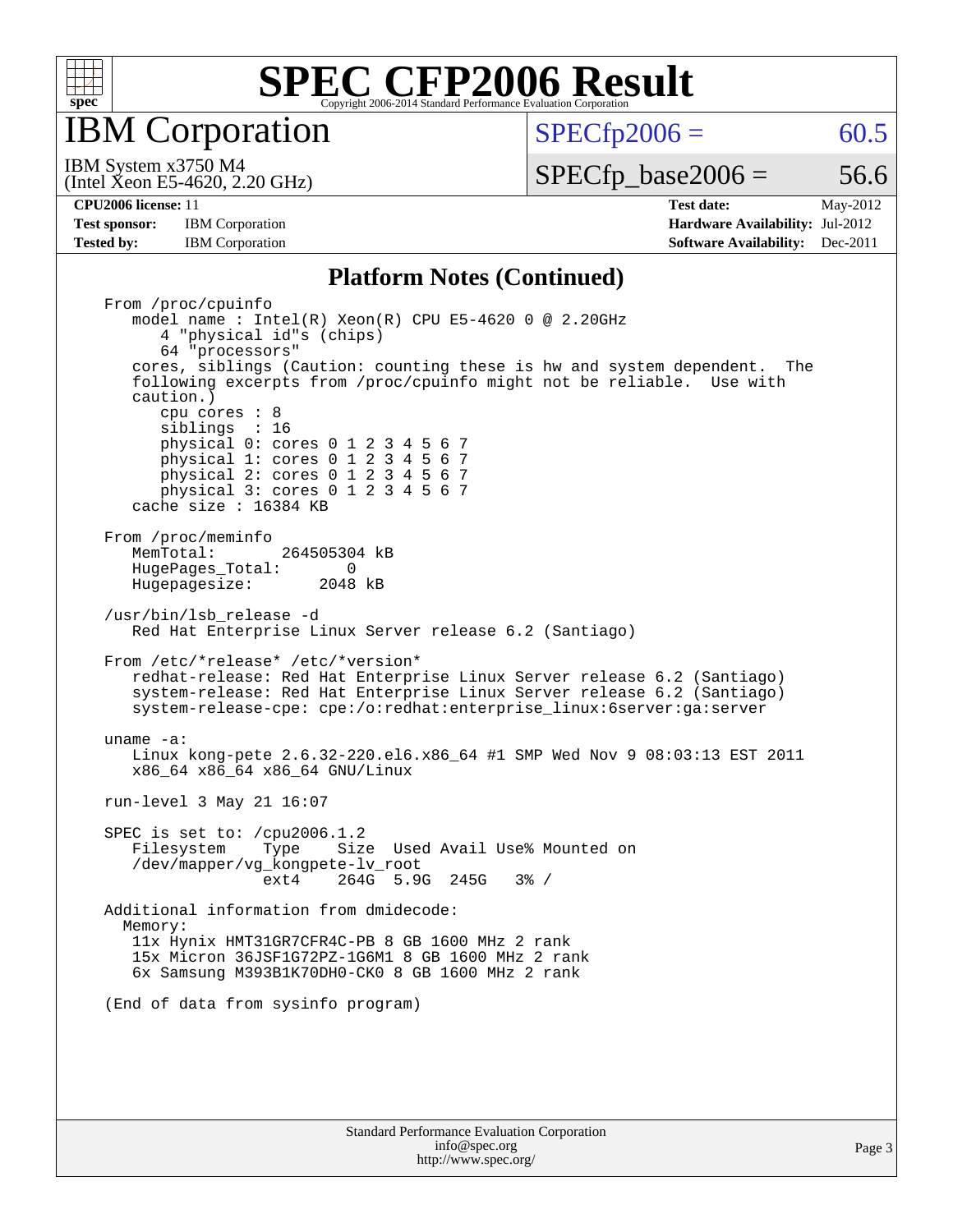

### IBM Corporation

 $SPECfp2006 = 60.5$  $SPECfp2006 = 60.5$ 

(Intel Xeon E5-4620, 2.20 GHz) IBM System x3750 M4

 $SPECfp\_base2006 = 56.6$ 

**[Test sponsor:](http://www.spec.org/auto/cpu2006/Docs/result-fields.html#Testsponsor)** IBM Corporation **[Hardware Availability:](http://www.spec.org/auto/cpu2006/Docs/result-fields.html#HardwareAvailability)** Jul-2012 **[Tested by:](http://www.spec.org/auto/cpu2006/Docs/result-fields.html#Testedby)** IBM Corporation **[Software Availability:](http://www.spec.org/auto/cpu2006/Docs/result-fields.html#SoftwareAvailability)** Dec-2011

**[CPU2006 license:](http://www.spec.org/auto/cpu2006/Docs/result-fields.html#CPU2006license)** 11 **[Test date:](http://www.spec.org/auto/cpu2006/Docs/result-fields.html#Testdate)** May-2012

#### **[General Notes](http://www.spec.org/auto/cpu2006/Docs/result-fields.html#GeneralNotes)**

Environment variables set by runspec before the start of the run: KMP\_AFFINITY = "granularity=fine,compact,1,0" LD\_LIBRARY\_PATH = "/cpu2006.1.2/libs/32:/cpu2006.1.2/libs/64"  $OMP_NUM_THREADS = "32"$ 

 Binaries compiled on a system with 1x Core i7-860 CPU + 8GB memory using RHEL5.5 Transparent Huge Pages enabled with: echo always > /sys/kernel/mm/redhat\_transparent\_hugepage/enabled

**[Base Compiler Invocation](http://www.spec.org/auto/cpu2006/Docs/result-fields.html#BaseCompilerInvocation)**

[C benchmarks](http://www.spec.org/auto/cpu2006/Docs/result-fields.html#Cbenchmarks):  $-m64$ 

[C++ benchmarks:](http://www.spec.org/auto/cpu2006/Docs/result-fields.html#CXXbenchmarks) [icpc -m64](http://www.spec.org/cpu2006/results/res2012q3/cpu2006-20120716-23759.flags.html#user_CXXbase_intel_icpc_64bit_bedb90c1146cab66620883ef4f41a67e)

[Fortran benchmarks](http://www.spec.org/auto/cpu2006/Docs/result-fields.html#Fortranbenchmarks): [ifort -m64](http://www.spec.org/cpu2006/results/res2012q3/cpu2006-20120716-23759.flags.html#user_FCbase_intel_ifort_64bit_ee9d0fb25645d0210d97eb0527dcc06e)

[Benchmarks using both Fortran and C](http://www.spec.org/auto/cpu2006/Docs/result-fields.html#BenchmarksusingbothFortranandC): [icc -m64](http://www.spec.org/cpu2006/results/res2012q3/cpu2006-20120716-23759.flags.html#user_CC_FCbase_intel_icc_64bit_0b7121f5ab7cfabee23d88897260401c) [ifort -m64](http://www.spec.org/cpu2006/results/res2012q3/cpu2006-20120716-23759.flags.html#user_CC_FCbase_intel_ifort_64bit_ee9d0fb25645d0210d97eb0527dcc06e)

#### **[Base Portability Flags](http://www.spec.org/auto/cpu2006/Docs/result-fields.html#BasePortabilityFlags)**

| 410.bwaves: -DSPEC CPU LP64                 |                                                                |
|---------------------------------------------|----------------------------------------------------------------|
| 416.gamess: -DSPEC_CPU_LP64                 |                                                                |
| 433.milc: -DSPEC CPU LP64                   |                                                                |
| 434.zeusmp: -DSPEC_CPU_LP64                 |                                                                |
| 435.gromacs: -DSPEC_CPU_LP64 -nofor_main    |                                                                |
| 436.cactusADM: -DSPEC CPU LP64 -nofor main  |                                                                |
| 437.leslie3d: -DSPEC CPU LP64               |                                                                |
| 444.namd: -DSPEC CPU LP64                   |                                                                |
| 447.dealII: -DSPEC CPU LP64                 |                                                                |
| 450.soplex: -DSPEC_CPU_LP64                 |                                                                |
| 453.povray: -DSPEC_CPU_LP64                 |                                                                |
| 454.calculix: - DSPEC CPU LP64 - nofor main |                                                                |
| 459. GemsFDTD: - DSPEC CPU LP64             |                                                                |
| 465.tonto: - DSPEC CPU LP64                 |                                                                |
| 470.1bm: - DSPEC CPU LP64                   |                                                                |
|                                             | 481.wrf: -DSPEC_CPU_LP64 -DSPEC_CPU_CASE_FLAG -DSPEC_CPU_LINUX |
| 482.sphinx3: -DSPEC_CPU_LP64                |                                                                |
|                                             |                                                                |

| <b>Standard Performance Evaluation Corporation</b> |  |  |
|----------------------------------------------------|--|--|
| info@spec.org                                      |  |  |
| http://www.spec.org/                               |  |  |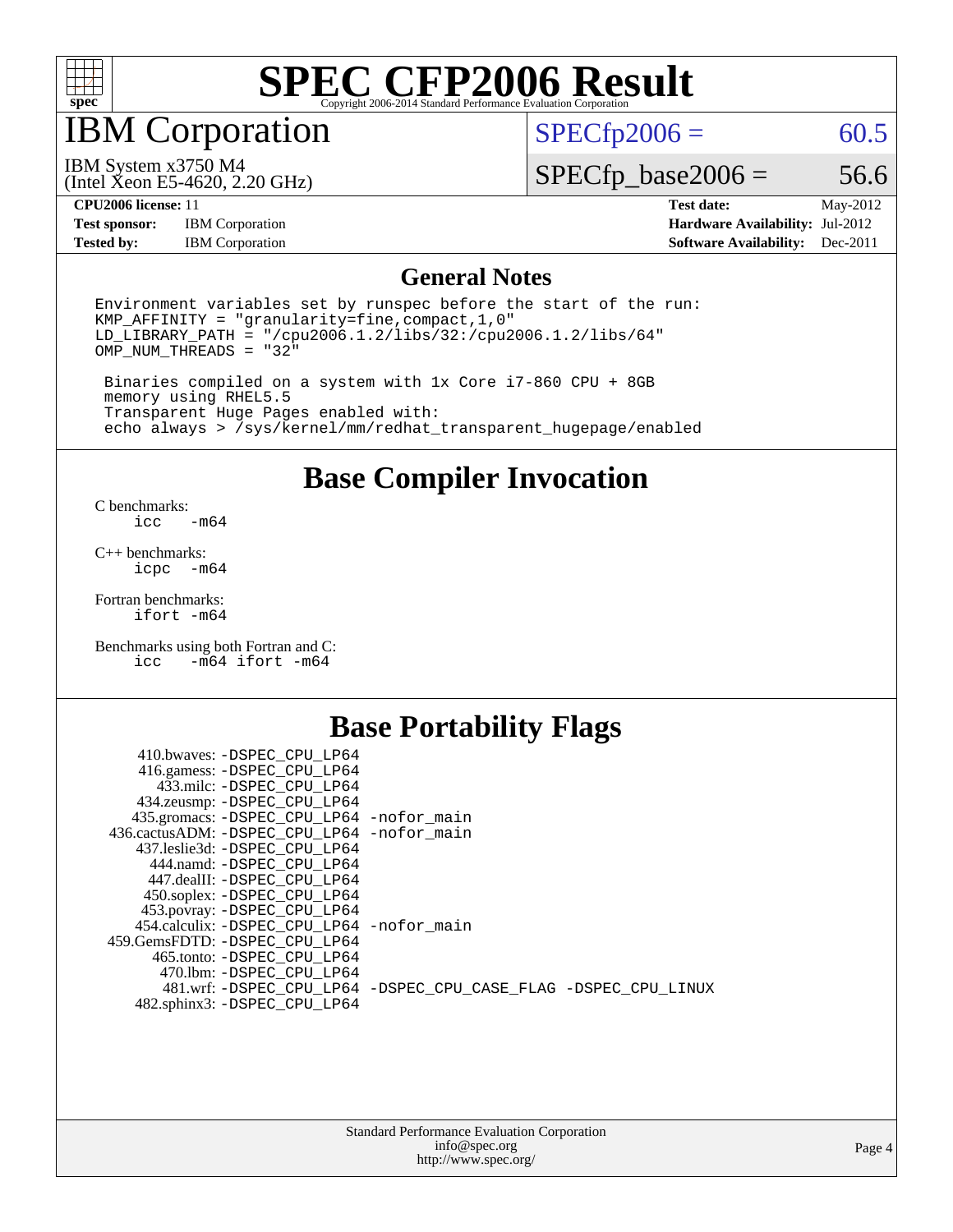

IBM Corporation

 $SPECfp2006 = 60.5$  $SPECfp2006 = 60.5$ 

(Intel Xeon E5-4620, 2.20 GHz) IBM System x3750 M4

 $SPECTp\_base2006 = 56.6$ 

**[Test sponsor:](http://www.spec.org/auto/cpu2006/Docs/result-fields.html#Testsponsor)** IBM Corporation **[Hardware Availability:](http://www.spec.org/auto/cpu2006/Docs/result-fields.html#HardwareAvailability)** Jul-2012

**[CPU2006 license:](http://www.spec.org/auto/cpu2006/Docs/result-fields.html#CPU2006license)** 11 **[Test date:](http://www.spec.org/auto/cpu2006/Docs/result-fields.html#Testdate)** May-2012 **[Tested by:](http://www.spec.org/auto/cpu2006/Docs/result-fields.html#Testedby)** IBM Corporation **[Software Availability:](http://www.spec.org/auto/cpu2006/Docs/result-fields.html#SoftwareAvailability)** Dec-2011

#### **[Base Optimization Flags](http://www.spec.org/auto/cpu2006/Docs/result-fields.html#BaseOptimizationFlags)**

[C benchmarks](http://www.spec.org/auto/cpu2006/Docs/result-fields.html#Cbenchmarks): [-xAVX](http://www.spec.org/cpu2006/results/res2012q3/cpu2006-20120716-23759.flags.html#user_CCbase_f-xAVX) [-ipo](http://www.spec.org/cpu2006/results/res2012q3/cpu2006-20120716-23759.flags.html#user_CCbase_f-ipo) [-O3](http://www.spec.org/cpu2006/results/res2012q3/cpu2006-20120716-23759.flags.html#user_CCbase_f-O3) [-no-prec-div](http://www.spec.org/cpu2006/results/res2012q3/cpu2006-20120716-23759.flags.html#user_CCbase_f-no-prec-div) [-static](http://www.spec.org/cpu2006/results/res2012q3/cpu2006-20120716-23759.flags.html#user_CCbase_f-static) [-parallel](http://www.spec.org/cpu2006/results/res2012q3/cpu2006-20120716-23759.flags.html#user_CCbase_f-parallel) [-opt-prefetch](http://www.spec.org/cpu2006/results/res2012q3/cpu2006-20120716-23759.flags.html#user_CCbase_f-opt-prefetch) [-ansi-alias](http://www.spec.org/cpu2006/results/res2012q3/cpu2006-20120716-23759.flags.html#user_CCbase_f-ansi-alias) [C++ benchmarks:](http://www.spec.org/auto/cpu2006/Docs/result-fields.html#CXXbenchmarks) [-xAVX](http://www.spec.org/cpu2006/results/res2012q3/cpu2006-20120716-23759.flags.html#user_CXXbase_f-xAVX) [-ipo](http://www.spec.org/cpu2006/results/res2012q3/cpu2006-20120716-23759.flags.html#user_CXXbase_f-ipo) [-O3](http://www.spec.org/cpu2006/results/res2012q3/cpu2006-20120716-23759.flags.html#user_CXXbase_f-O3) [-no-prec-div](http://www.spec.org/cpu2006/results/res2012q3/cpu2006-20120716-23759.flags.html#user_CXXbase_f-no-prec-div) [-static](http://www.spec.org/cpu2006/results/res2012q3/cpu2006-20120716-23759.flags.html#user_CXXbase_f-static) [-opt-prefetch](http://www.spec.org/cpu2006/results/res2012q3/cpu2006-20120716-23759.flags.html#user_CXXbase_f-opt-prefetch) [-ansi-alias](http://www.spec.org/cpu2006/results/res2012q3/cpu2006-20120716-23759.flags.html#user_CXXbase_f-ansi-alias) [Fortran benchmarks](http://www.spec.org/auto/cpu2006/Docs/result-fields.html#Fortranbenchmarks): [-xAVX](http://www.spec.org/cpu2006/results/res2012q3/cpu2006-20120716-23759.flags.html#user_FCbase_f-xAVX) [-ipo](http://www.spec.org/cpu2006/results/res2012q3/cpu2006-20120716-23759.flags.html#user_FCbase_f-ipo) [-O3](http://www.spec.org/cpu2006/results/res2012q3/cpu2006-20120716-23759.flags.html#user_FCbase_f-O3) [-no-prec-div](http://www.spec.org/cpu2006/results/res2012q3/cpu2006-20120716-23759.flags.html#user_FCbase_f-no-prec-div) [-static](http://www.spec.org/cpu2006/results/res2012q3/cpu2006-20120716-23759.flags.html#user_FCbase_f-static) [-parallel](http://www.spec.org/cpu2006/results/res2012q3/cpu2006-20120716-23759.flags.html#user_FCbase_f-parallel) [-opt-prefetch](http://www.spec.org/cpu2006/results/res2012q3/cpu2006-20120716-23759.flags.html#user_FCbase_f-opt-prefetch) [Benchmarks using both Fortran and C](http://www.spec.org/auto/cpu2006/Docs/result-fields.html#BenchmarksusingbothFortranandC): [-xAVX](http://www.spec.org/cpu2006/results/res2012q3/cpu2006-20120716-23759.flags.html#user_CC_FCbase_f-xAVX) [-ipo](http://www.spec.org/cpu2006/results/res2012q3/cpu2006-20120716-23759.flags.html#user_CC_FCbase_f-ipo) [-O3](http://www.spec.org/cpu2006/results/res2012q3/cpu2006-20120716-23759.flags.html#user_CC_FCbase_f-O3) [-no-prec-div](http://www.spec.org/cpu2006/results/res2012q3/cpu2006-20120716-23759.flags.html#user_CC_FCbase_f-no-prec-div) [-static](http://www.spec.org/cpu2006/results/res2012q3/cpu2006-20120716-23759.flags.html#user_CC_FCbase_f-static) [-parallel](http://www.spec.org/cpu2006/results/res2012q3/cpu2006-20120716-23759.flags.html#user_CC_FCbase_f-parallel) [-opt-prefetch](http://www.spec.org/cpu2006/results/res2012q3/cpu2006-20120716-23759.flags.html#user_CC_FCbase_f-opt-prefetch) [-ansi-alias](http://www.spec.org/cpu2006/results/res2012q3/cpu2006-20120716-23759.flags.html#user_CC_FCbase_f-ansi-alias)

**[Peak Compiler Invocation](http://www.spec.org/auto/cpu2006/Docs/result-fields.html#PeakCompilerInvocation)**

[C benchmarks](http://www.spec.org/auto/cpu2006/Docs/result-fields.html#Cbenchmarks):  $\text{icc}$  -m64

[C++ benchmarks:](http://www.spec.org/auto/cpu2006/Docs/result-fields.html#CXXbenchmarks) [icpc -m64](http://www.spec.org/cpu2006/results/res2012q3/cpu2006-20120716-23759.flags.html#user_CXXpeak_intel_icpc_64bit_bedb90c1146cab66620883ef4f41a67e)

[Fortran benchmarks](http://www.spec.org/auto/cpu2006/Docs/result-fields.html#Fortranbenchmarks): [ifort -m64](http://www.spec.org/cpu2006/results/res2012q3/cpu2006-20120716-23759.flags.html#user_FCpeak_intel_ifort_64bit_ee9d0fb25645d0210d97eb0527dcc06e)

[Benchmarks using both Fortran and C](http://www.spec.org/auto/cpu2006/Docs/result-fields.html#BenchmarksusingbothFortranandC): [icc -m64](http://www.spec.org/cpu2006/results/res2012q3/cpu2006-20120716-23759.flags.html#user_CC_FCpeak_intel_icc_64bit_0b7121f5ab7cfabee23d88897260401c) [ifort -m64](http://www.spec.org/cpu2006/results/res2012q3/cpu2006-20120716-23759.flags.html#user_CC_FCpeak_intel_ifort_64bit_ee9d0fb25645d0210d97eb0527dcc06e)

#### **[Peak Portability Flags](http://www.spec.org/auto/cpu2006/Docs/result-fields.html#PeakPortabilityFlags)**

Same as Base Portability Flags

### **[Peak Optimization Flags](http://www.spec.org/auto/cpu2006/Docs/result-fields.html#PeakOptimizationFlags)**

[C benchmarks](http://www.spec.org/auto/cpu2006/Docs/result-fields.html#Cbenchmarks):

433.milc:  $-x$ AVX(pass 2)  $-p$ rof-gen(pass 1)  $-p$ po(pass 2)  $-03$ (pass 2) [-no-prec-div](http://www.spec.org/cpu2006/results/res2012q3/cpu2006-20120716-23759.flags.html#user_peakPASS2_CFLAGSPASS2_LDFLAGS433_milc_f-no-prec-div)(pass 2) [-prof-use](http://www.spec.org/cpu2006/results/res2012q3/cpu2006-20120716-23759.flags.html#user_peakPASS2_CFLAGSPASS2_LDFLAGS433_milc_prof_use_bccf7792157ff70d64e32fe3e1250b55)(pass 2) [-static](http://www.spec.org/cpu2006/results/res2012q3/cpu2006-20120716-23759.flags.html#user_peakOPTIMIZE433_milc_f-static) [-auto-ilp32](http://www.spec.org/cpu2006/results/res2012q3/cpu2006-20120716-23759.flags.html#user_peakCOPTIMIZE433_milc_f-auto-ilp32) [-ansi-alias](http://www.spec.org/cpu2006/results/res2012q3/cpu2006-20120716-23759.flags.html#user_peakCOPTIMIZE433_milc_f-ansi-alias)

 $470$ .lbm: basepeak = yes

 482.sphinx3: [-xAVX](http://www.spec.org/cpu2006/results/res2012q3/cpu2006-20120716-23759.flags.html#user_peakOPTIMIZE482_sphinx3_f-xAVX) [-ipo](http://www.spec.org/cpu2006/results/res2012q3/cpu2006-20120716-23759.flags.html#user_peakOPTIMIZE482_sphinx3_f-ipo) [-O3](http://www.spec.org/cpu2006/results/res2012q3/cpu2006-20120716-23759.flags.html#user_peakOPTIMIZE482_sphinx3_f-O3) [-no-prec-div](http://www.spec.org/cpu2006/results/res2012q3/cpu2006-20120716-23759.flags.html#user_peakOPTIMIZE482_sphinx3_f-no-prec-div) [-unroll2](http://www.spec.org/cpu2006/results/res2012q3/cpu2006-20120716-23759.flags.html#user_peakCOPTIMIZE482_sphinx3_f-unroll_784dae83bebfb236979b41d2422d7ec2) [-ansi-alias](http://www.spec.org/cpu2006/results/res2012q3/cpu2006-20120716-23759.flags.html#user_peakCOPTIMIZE482_sphinx3_f-ansi-alias) [-parallel](http://www.spec.org/cpu2006/results/res2012q3/cpu2006-20120716-23759.flags.html#user_peakCOPTIMIZE482_sphinx3_f-parallel)

Continued on next page

Standard Performance Evaluation Corporation [info@spec.org](mailto:info@spec.org) <http://www.spec.org/>

Page 5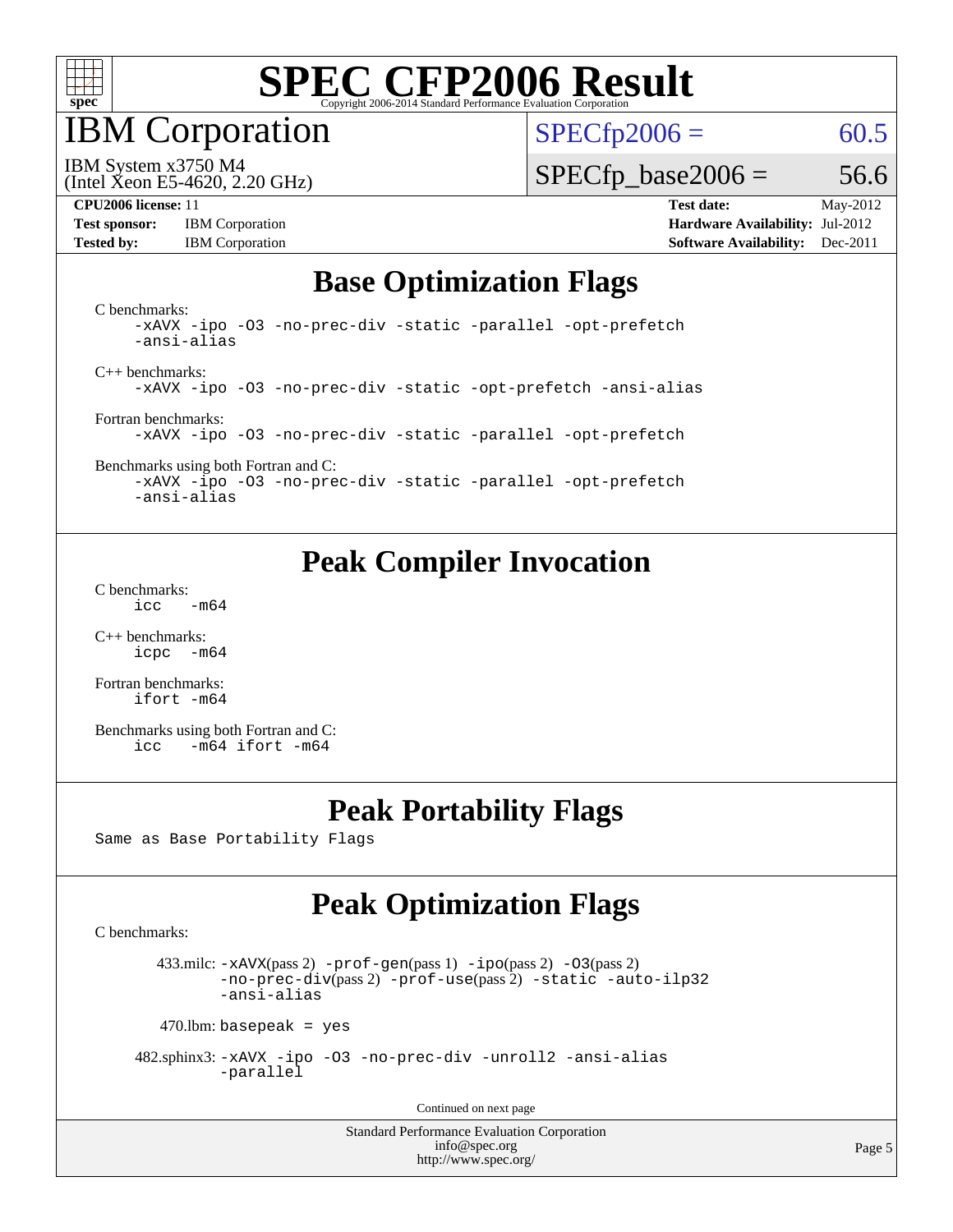

IBM Corporation

 $SPECfp2006 = 60.5$  $SPECfp2006 = 60.5$ 

(Intel Xeon E5-4620, 2.20 GHz) IBM System x3750 M4

 $SPECTp\_base2006 = 56.6$ 

| <b>Test sponsor:</b> | <b>IBM</b> Corporation |
|----------------------|------------------------|
| <b>Tested by:</b>    | <b>IBM</b> Corporation |

**[CPU2006 license:](http://www.spec.org/auto/cpu2006/Docs/result-fields.html#CPU2006license)** 11 **[Test date:](http://www.spec.org/auto/cpu2006/Docs/result-fields.html#Testdate)** May-2012 **[Hardware Availability:](http://www.spec.org/auto/cpu2006/Docs/result-fields.html#HardwareAvailability)** Jul-2012 **[Software Availability:](http://www.spec.org/auto/cpu2006/Docs/result-fields.html#SoftwareAvailability)** Dec-2011

### **[Peak Optimization Flags \(Continued\)](http://www.spec.org/auto/cpu2006/Docs/result-fields.html#PeakOptimizationFlags)**

```
C++ benchmarks: 
       444.namd: -xAVX(pass 2) -prof-gen(pass 1) -ipo(pass 2) -O3(pass 2)
               -no-prec-div(pass 2) -prof-use(pass 2) -fno-alias
               -auto-ilp32
       447.dealII: basepeak = yes
      450.soplex: basepeak = yes
      453.povray: -xAVX(pass 2) -prof-gen(pass 1) -ipo(pass 2) -O3(pass 2)
               -no-prec-div(pass 2) -prof-use(pass 2) -unroll4 -ansi-alias
Fortran benchmarks: 
      410.bwaves: -xAVX -ipo -O3 -no-prec-div -opt-prefetch -parallel
               -static
      416.gamess: -xAVX(pass 2) -prof-gen(pass 1) -ipo(pass 2) -O3(pass 2)
                -no-prec-div(pass 2) -prof-use(pass 2) -unroll2
               -inline-level=0-scalar-rep--static
      434.zeusmp: basepeak = yes
      437.leslie3d: basepeak = yes
  459.GemsFDTD: -xAVX(pass 2) -prof-gen(pass 1) -ipo(pass 2) -O3(pass 2)
               -no-prec-div(pass 2) -prof-use(pass 2) -unroll2
               -inline-level=0 -opt-prefetch -parallel
        465.tonto: -xAVX(pass 2) -prof-gen(pass 1) -ipo(pass 2) -O3(pass 2)
               -no-prec-div(pass 2) -prof-use(pass 2) -inline-calloc
               -opt-malloc-options=3 -auto -unroll4
Benchmarks using both Fortran and C: 
    435.\text{gromacs: basepeak} = yes
 436.cactusADM:basepeak = yes 454.calculix: -xAVX -ipo -O3 -no-prec-div -auto-ilp32 -ansi-alias
        481.wrf: basepeak = yes
```
The flags files that were used to format this result can be browsed at <http://www.spec.org/cpu2006/flags/Intel-ic12.1-official-linux64.20120425.html> <http://www.spec.org/cpu2006/flags/IBM-Platform-Flags-V1.2-SNB-C.html>